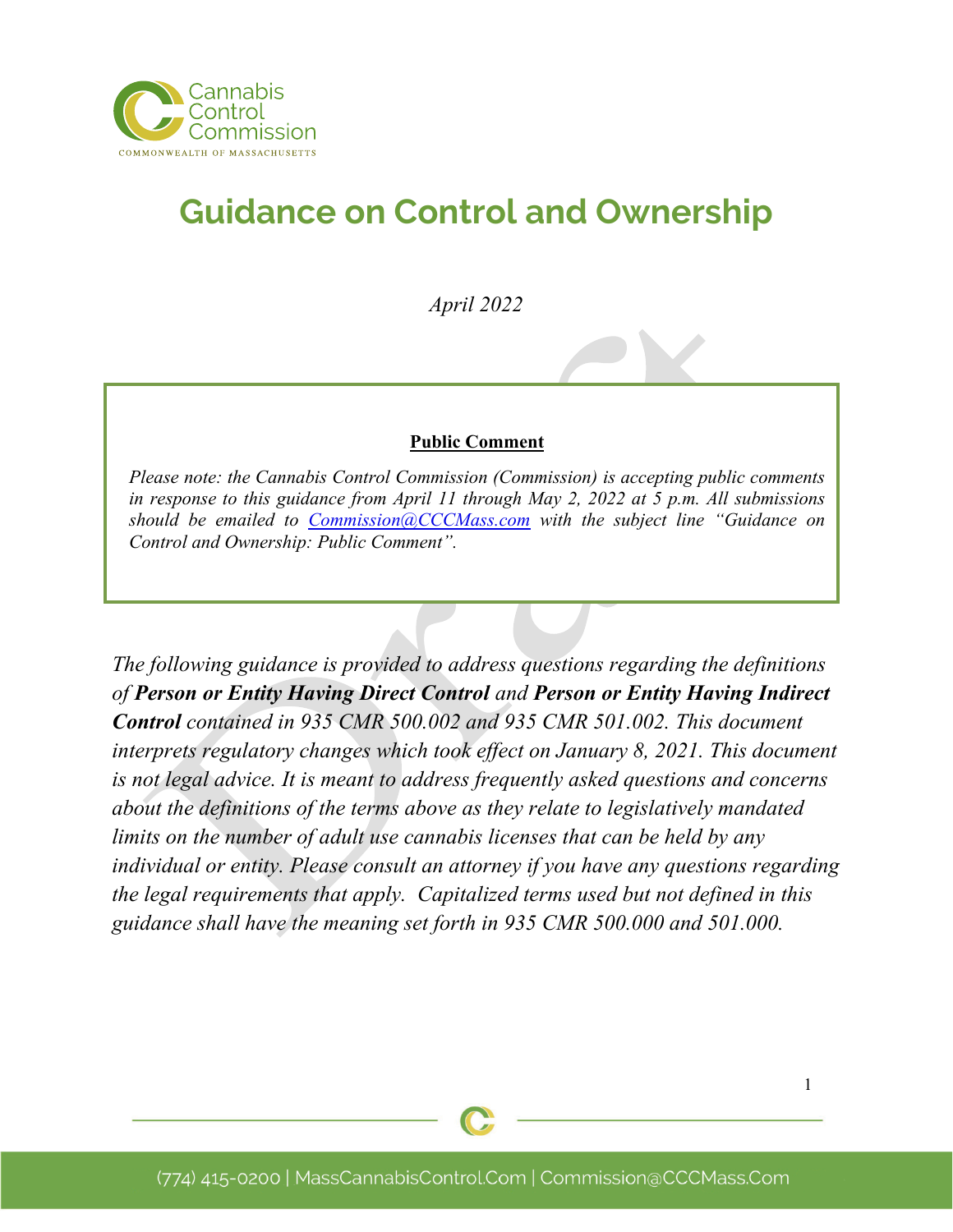#### **Introduction**

Consistent with legislative intent, the Cannabis Control Commission (Commission) is committed to ensuring that the regulated adult-use cannabis industry offers the opportunity for full participation by small businesses and farmers. As a way to ensure that bigger businesses do not crowd out smaller competitors, The Commission's authorizing statute mandates an upper limit to the number of licenses that any person or entity can be granted. Section 16 of M.G.L. c. 94G states:

No **licensee** shall be granted more than 3 marijuana retailer licenses, 3 medical marijuana treatment center licenses, 3 marijuana product manufacturer licenses or 3 marijuana cultivator licenses; provided, however, that a licensee may hold 3 marijuana retailer licenses, 3 medical marijuana treatment center licenses, 3 marijuana product manufacturer licenses and 3 marijuana cultivator licenses.

When the Commission, through regulation in 2021, authorized the granting of two new categories of licenses – Delivery Courier and Delivery Operator – it expanded the legislatively mandated ownership cap limits to include those license types (935 CMR.500.050 "No Person or Entity Having Direct or Indirect Control shall be granted or hold more than a combined total of two Delivery Operator and/or Marijuana Courier Licenses at any time").

The Commission supports the legislative intent in this matter and, through its regulations, seeks to enforce the ownership cap limits described above. Doing so required the development, in its initial regulations promulgated in March 2018, of regulatory definitions for Licensee and for the subsidiary terms **Owner, Person or Entity Having Direct Control**, and **Person or Entity Having Indirect Control**.

Briefly, an individual or an entity is defined as a **"Licensee"** if they are an Owner (possessing 10% or more of the equity in a Marijuana Establishment or if they have direct or indirect control.

**"Owner"** is defined as any Equity Holder that possesses 10% or more of the equity in a Marijuana Establishment, MTC or Independent Testing Laboratory.

**"Equity Holder"** means a person or entity that holds or may hold as a result of one or more of the following including, without limitation, vesting, conversion, exercising an option, a right of first refusal, or any agreement that would trigger an automatic transfer of or conversion to equity, any amount of equity in a Marijuana Establishment or an MTC.

**"A person or entity having Direct Control"** means any person or entity having direct control over the operations of a Marijuana Establishment, which satisfies one or more of the following criteria: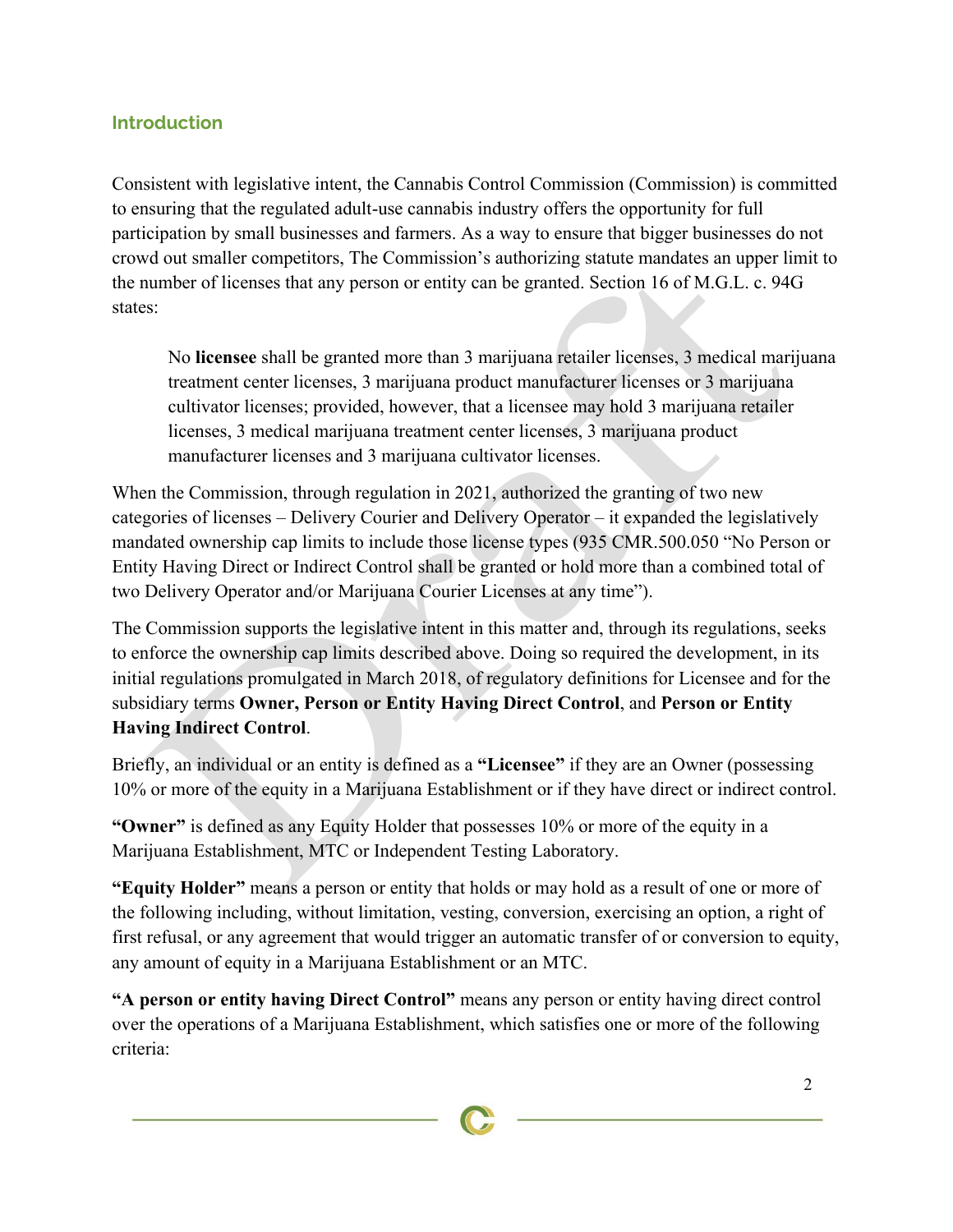- a) An Owner that possesses a financial interest in the form of equity of 10% or greater in a Marijuana Establishment;
- b) A Person or Entity that possesses a voting interest of  $10\%$  or greater in a Marijuana Establishment or a right to veto significant events;
- c) A Close Associate;
- d) A Person or Entity that has the right to control or authority, through contract or otherwise including, but not limited to:
	- 1. To make decisions regarding operations and strategic planning, capital allocations, acquisitions and divestments;
	- 2. To appoint more than 50% of the directors or their equivalent;
	- 3. To appoint or remove Corporate-level officers or their equivalent;
	- 4. To make major marketing, production, and financial decisions;
	- 5. To execute significant (in aggregate of \$10,000 or greater) or exclusive contracts; or
	- 6. To earn 10% or more of the profits or collect more than 10% of the dividends.
- e) A Court Appointee or assignee pursuant to an agreement for a general assignment or Assignment for the Benefit of Creditors; or
- f) A Third-party Technology Platform Provider that possesses any financial interest in a Delivery Licensee including, but not limited to, a Delivery Agreement or other agreement for services.

**"A person or entity having indirect control"** is defined as any person or entity having indirect control over operations of a Marijuana Establishment. It specifically includes any Person or Entity Having Direct Control over an indirect holding or parent company of the applicant, and the chief executive officer and executive director of those companies, or any person or entity in a position indirectly to control the decision-making of a Marijuana Establishment.

While the Commission included these definitions in its original regulations, applicants, Licensees and their representatives have raised questions over time with regard to the interpretation of these definitions to ensure that they are in compliance with the license cap limits. Additionally, as the industry has evolved, novel forms of corporate financing, organizational structure, and ownership have emerged both for companies first starting up as well as for increasingly frequent acquisitions, mergers, and restructuring of existing entities. In response to questions and concerns that have been raised, the Commission offers the following guidance to clarify definitions and terms.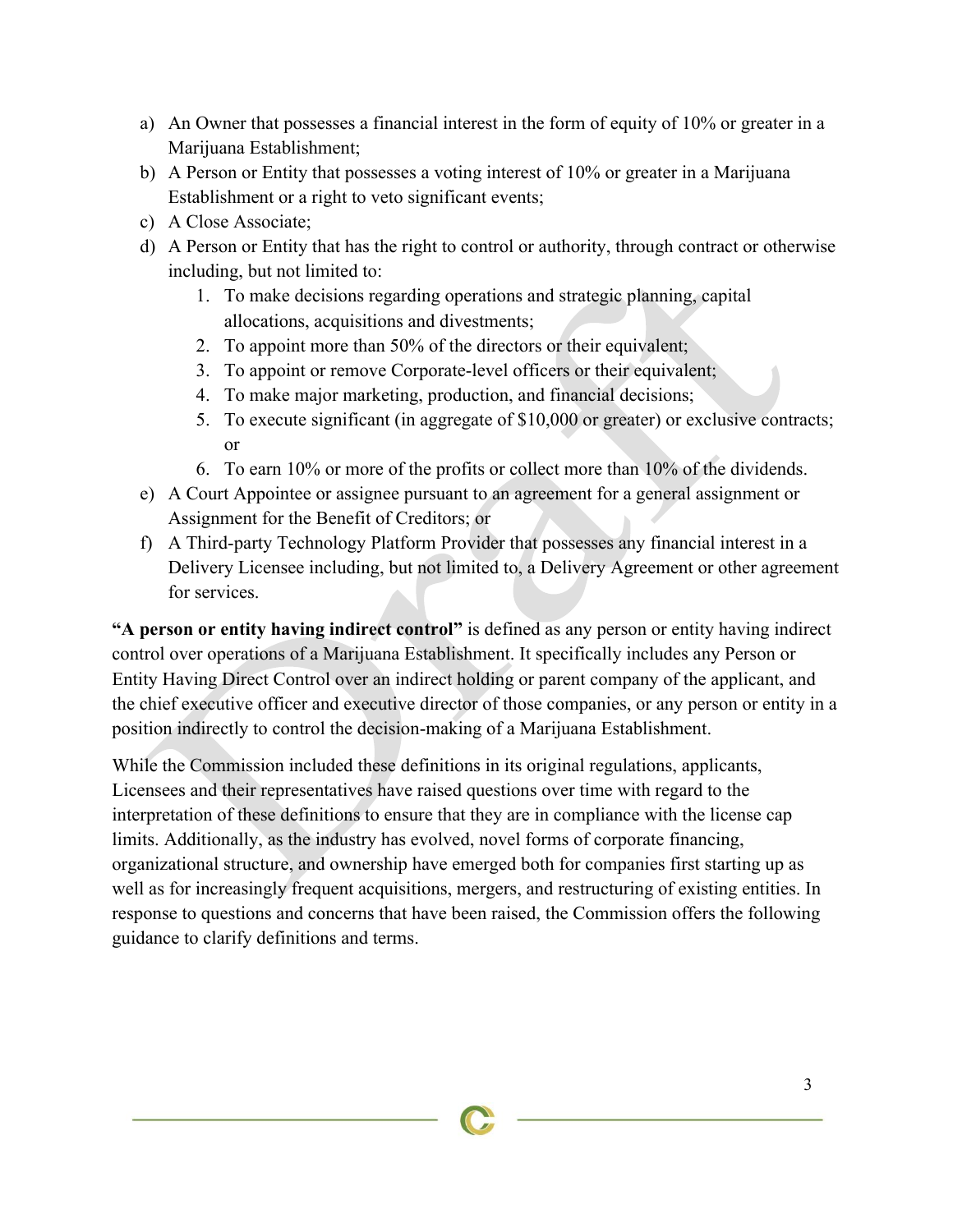## **1. Clarify "Close Associate"**

"Close Associate" is defined in the regulations as:

A Person who holds a relevant managerial, operational or financial interest in the business of an applicant or Licensee and, by virtue of that interest or power, is able to exercise a significant influence over the corporate governance of a Marijuana Establishment, an MTC or Independent Testing Laboratory licensed under 935 CMR 500.000. A Close Associate is deemed to be a Person or Entity Having Direct or Indirect Control.

Under the Commission's regulations, a Close Associate is considered to be a "Person or Entity Having Direct or Indirect Control." Consequently, among other requirements, a Close Associate is subject to the limits on ownership and control in 935 CMR 500.050(1)(b).

To be a Close Associate, one must be able to exercise significant influence over the corporate governance and operations of a Marijuana Establishment (ME), Medical Marijuana Treatment Center (MTC), or Independent Testing Laboratory (ITL). The Commission considers someone to have "significant influence" if that person has the power to make, veto, or control the operating and financial policy decisions of an entity. Someone who has the ability to make a decision that cannot be overridden has significant influence. Someone who has the power to bind the entity or otherwise to make decisions on behalf of the entity has significant influence.

The significant influence exercised by a Close Associate must be actual and not merely potential. So, simply holding a position or title does not make a person a Close Associate. A Close Associate is one who has the power, by contract or their authorized powers, duties, and actions, to bind the company or actually make decisions, as opposed to simply being able to give or offer potentially influential advice. A Close Associate is able to control, not just influence.

A Close Associate does not need to have a financial interest in the business of an applicant or a Licensee. A person with a financial interest in the business that is below the 10% ownership threshold may be a Close Associate, but only if that person is able to exercise control or otherwise has decision-making authority.

The Close Associate classification serves to capture individuals who have control, even if that individual does not hold an (Executive) position.

## **Examples:**

• A consultant, a contractor, a former CEO, the director of cultivation, the director of a lab, a party to a contractual agreement, may all be Close Associates, but only if the particular person has control or decision-making authority.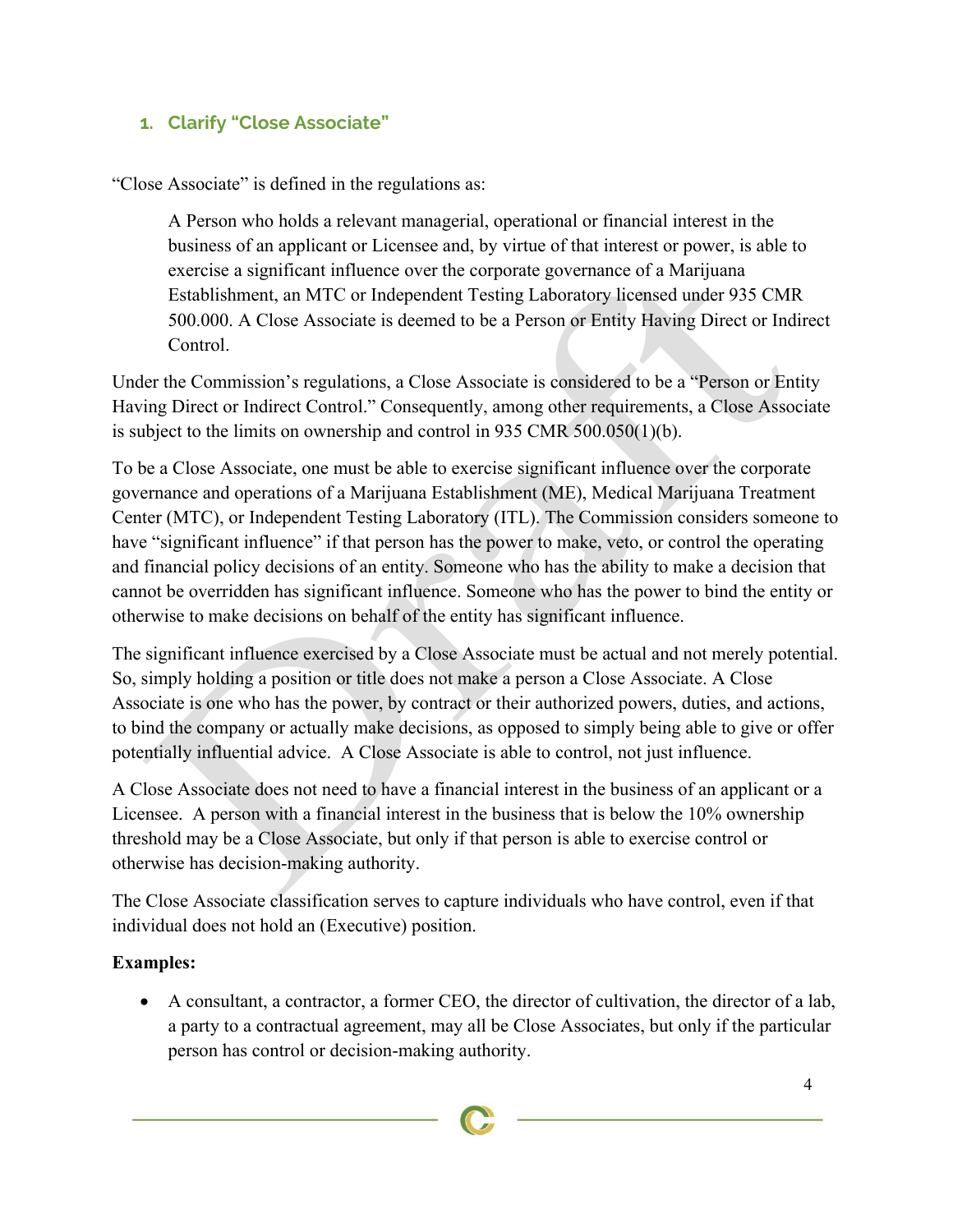- Former CEO of Licensee A sells company to Licensee B. Former CEO kept on by Licensee B to continue running the day-to-day operations of Licensee B and to utilize his or her expertise. Former CEO has no executive role or position in Licensee B, has an ownership stake of less than 10%, and is kept on the payroll without a formal position. This former CEO is a Close Associate if he or she makes decisions for the Licensee on a day-to-day basis, directly oversees and actually directs the operations of the Licensee with such directives being veto proof. The former CEO who plays a purely advisory role, but whose advice need not be heeded by the Licensee, is not a "Close Associate."
- Consultants who are empowered by contract or other understanding to make and execute substantive policy and operation decisions for an applicant or Licensee are Close Associates. Consultants who consult and offer non-binding advice to company decisionmakers, are not Close Associates, even if their advice is influential.
- A Close Associate is not an executive officer or board member who has significant influence on business. The Commission considered an executive officer or board member to be already covered by other categories under Person or Entity Having Direct Control. See Section 4 of this Guidance.

## **2. Clarify "Equity Holder"**

Owner/Ownership, defined by the Commission's regulations as any Equity Holder that possesses equity of 10.00% or more (10% threshold) in a ME, MTC, or ITL, is prima facie evidence of control. Through this guidance, the Commission clarifies that unexercised stock options, warrants, and/or convertible debt notes do not qualify as "possessing" equity and, therefore, is not included in the assessment of whether an individual or entity meets or exceeds the 10% threshold.

If and when stock options, warrants, and/or convertible debt are exercised or vest, the resultant equity ownership will be immediately considered as possession of equity to be assessed against the 10% threshold. As a reminder, the Commission must be notified through a Change of Ownership and Control application filed by the Licensee with the Commission. The Commission must approve the submitted change application prior to any individual or entity, who was not previously disclosed to the Commission, gaining control or ownership in a Licensee.

Similarly, equity for which an individual or entity holds the right of first refusal will not be counted against the 10% threshold until and unless equity is purchased based upon those rights.

As with all contracts between applicants/Licensees and third parties, the Commission will evaluate the terms of each contract to determine if they grant either direct or indirect control to those third parties, even if the equity ownership of the third party stays below the 10% threshold.

5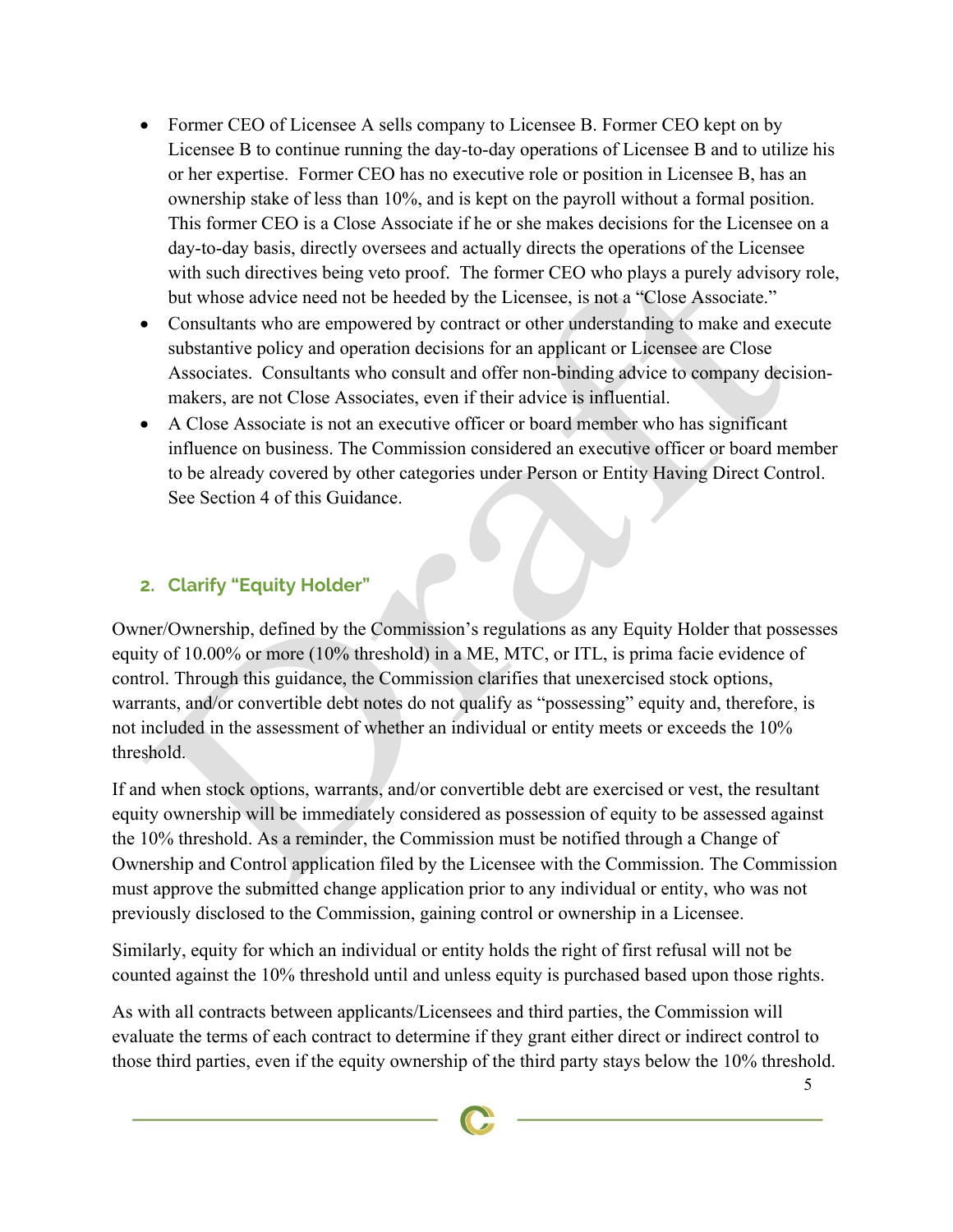While future rights to equity will generally not be counted towards the 10% threshold until exercised, covenants and provisions that generally come with certain debt agreements or instruments may constitute control. However, the Commission will distinguish between contractual provisions that grant actual control or decision-making authority over the Licensee as opposed to contractual provisions that are merely protective of investments, but which do not equate with control. Contractual provisions that grant lenders the ability to make decisions affecting the day to day running of a Licensee, to pro-actively initiate actions on behalf of a Licensee, or to impose outcomes on the company may constitute control. In contrast, contractual provisions that recognize the collateralized nature of a secured lender's investment and based on such recognition grant the lender the right to consent to the sale of an asset or to the sale of the business, are not control covenants. Likewise, contractual provisions that grant a secured lender consent or approval rights with regard to a Licensee or its parent incurring further indebtedness (much the way a home mortgage provider may have a right to consent to a home equity line of credit or a second mortgage) do not amount to control. Contractual provisions that simply give secured lenders the ability to prevent a company from overleveraging itself are not control covenants.

**Note regarding Equity Benefits:** The Commission's regulations provide certain benefits for applicants and Licensees that are majority owned by Social Equity Program participants and Economic Empowerment Applicants (Equity Benefits). The purpose of Equity Benefits is to fulfill the Commission's statutory mandate to promote and encourage participation in the cannabis industry by those who have been disproportionately harmed by cannabis prohibition.

The Commission encourages investment in businesses owned by Social Equity Program (SEP) Participants and Certified Economic Empowerment Applicants (EEA). The Commission does not, however, condone efforts to undermine the Commission's mission, for example, by exploiting SEP and EEA statuses. The Commission will scrutinize agreements to assess egregious or depreciatory provisions. In a facts and circumstances analysis, contractual provisions that, taken together, are excessively disadvantageous to SEP Participants or EEAs may be deemed to establish an investor as a majority owner thereby disqualifying an entity of the Equity Benefits and assessing ownership with existing license caps.

Examples of excessively disadvantageous terms may include, without limitation: preferred returns or distributions of profits excessively disproportionate to the equity held and investment made; terms that do not account for the asset value of a License or the associated Equity Benefits; interest that are drastically higher than market rates; provisions that give an investor or class of investors the ability to elect a number of directors drastically disproportionate to their interest; payments based on revenue (rather than profits); stock options that are granted for no consideration to the current stock holder; contractual provisions that automatically convey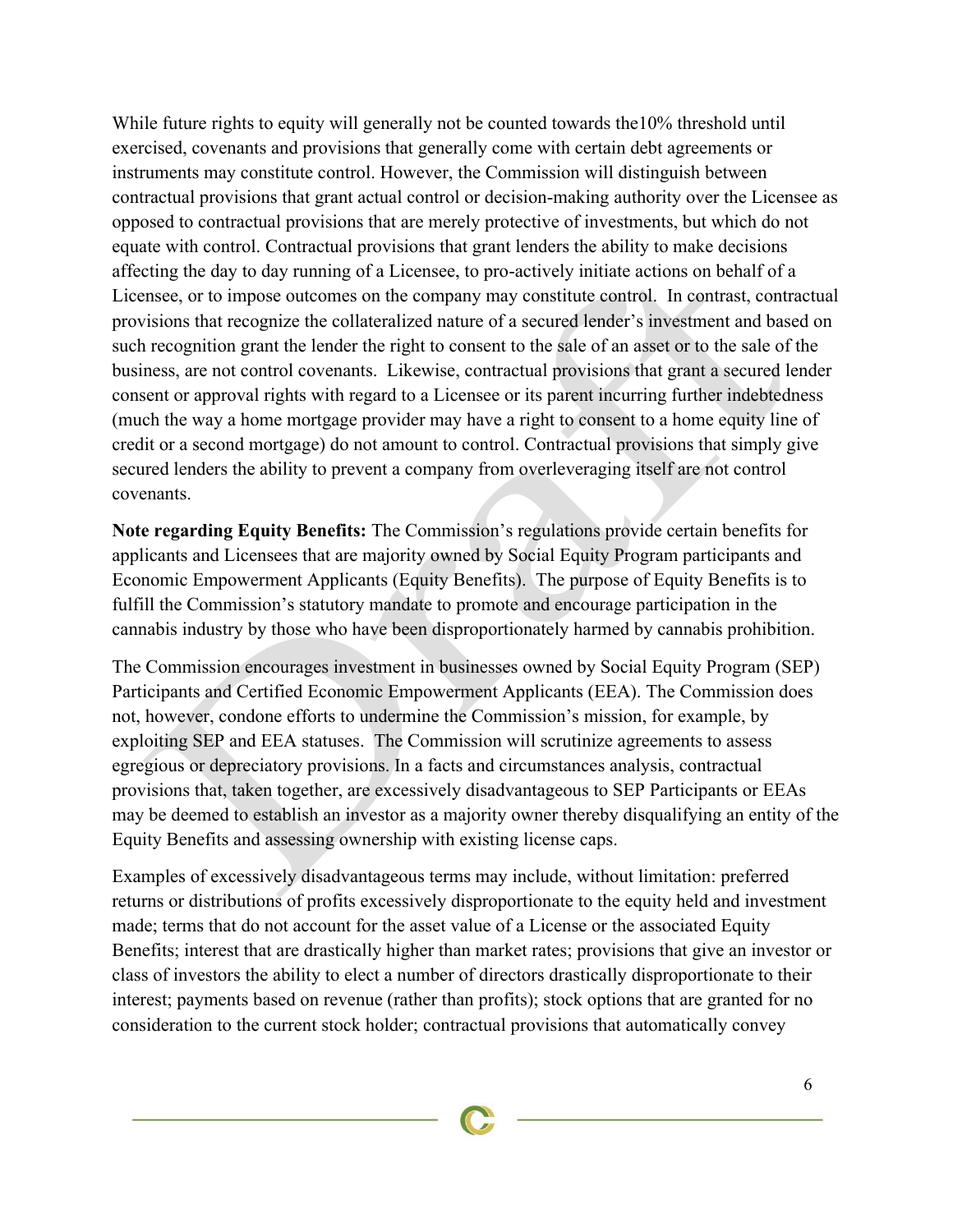ownership from one investor to another at the end of the exclusivity period, at the unilateral election of the receiving investor.

**Note regarding Change of Ownership and Control Applications:** While contracts submitted to the Commission for review may contain triggering events or future dates of conversion and/or exercising warrants pertaining to equity, nothing in this guidance shall preclude the Licensee from submitting a Change of Ownership and Control application for consideration and approval by the Commission prior to any contemplated changes being effectuated.

## **3. Clarify "Significant Event"**

A person or entity that "possesses a voting interest of 10% or greater in a ME or MTC or a right to veto significant events" is considered to be a Person or Entity Having Direct Control.

In response to questions about what events constitute a "significant event," the Commission provides the following examples:

## **Examples of "significant events" include, but are not limited to:**

- mergers and acquisitions;
- applications for additional licenses;
- sale of the company;
- sale of license $(s)$ ;
- hiring and firing of C-level executives;
- relocation of the ME, MTC, or ITL; restructuring of the company.

## **Examples of events that do not rise to the level of being significant:**

- hiring and firing of consultants or employees other than C-level executives;
- nomination of C-level executives.

## **4. Clarify that a Member of the Board of Directors is a Person or Entity Having Direct (or Indirect) Control**

Through this guidance, the Commission clarifies that a member of the board of directors or board of managers (Board Member) – for example a member of a board of directors or a board of managers – is presumed to be a

Person or Entity that has the right to control or authority […] to make decisions regarding operations and strategic planning, capital allocations, acquisitions and divestment,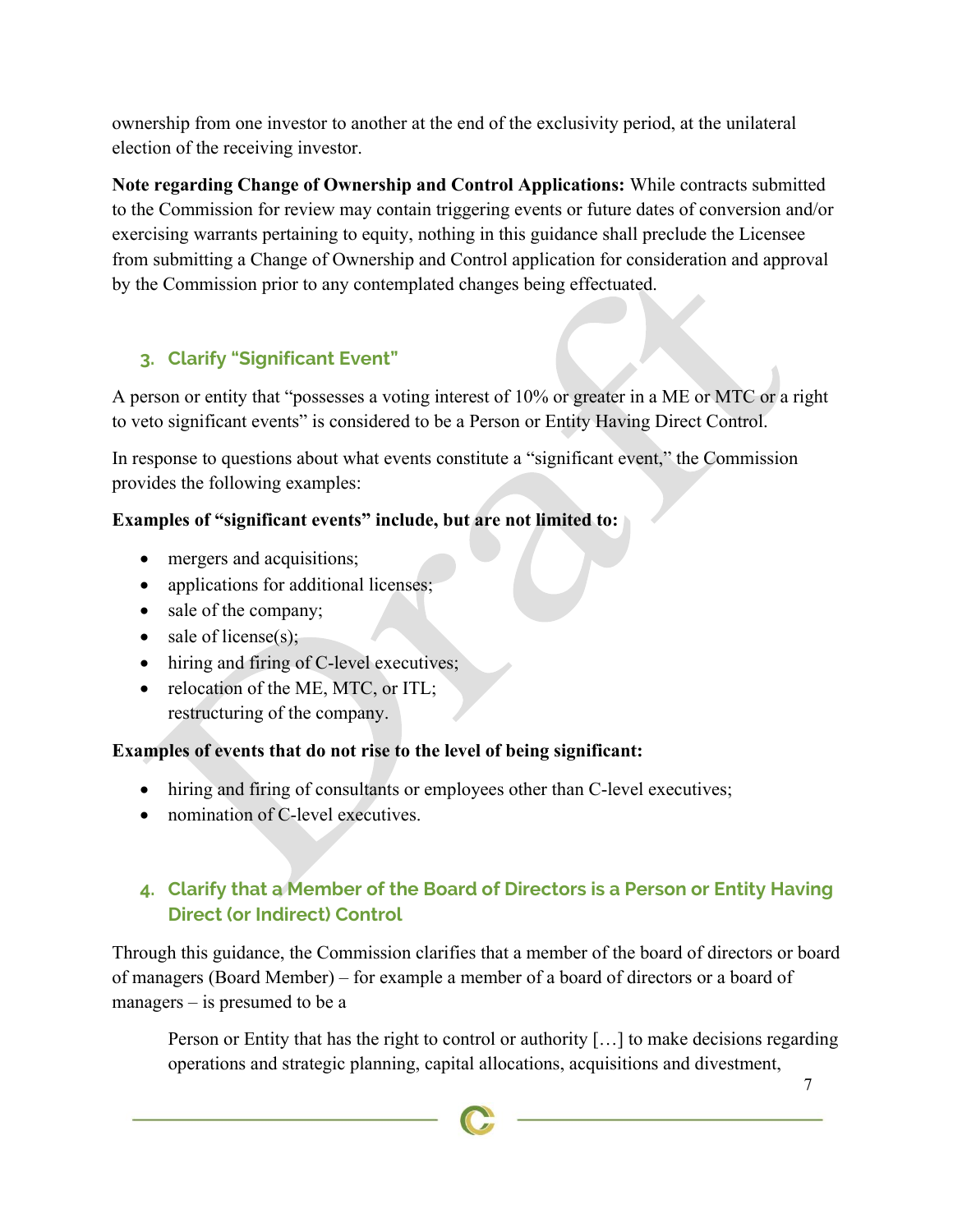one of the criteria for being a Person or Entity Having Direct Control, defined in 935 CMR 500.002, 501.002.

This presumption arises because the board of directors generally has the power to make strategic planning, operational, financial, and other major and significant decisions for the company. Therefore, a Board Member is likely to meet this criterion, even where a single board member may not meet the definition of a Close Associate because the Board Member's decisions, through its voting powers, may fail or be rejected.

The Licensee has the burden of demonstrating to the Commission that a Board Member does not have the right to control or authority to make decisions regarding operations and strategic planning, capital allocations, acquisitions and divestment. For example, a Licensee can rebut the presumption of a Board Member's control by submitting an affidavit that the Board Member is recused from all matters relating to or impacting its Massachusetts businesses. If a Board Member can demonstrate that on matters regarding operations and strategic planning, capital allocations, acquisitions and divestment, a given Board Member has a voting interest of less than 10%, they likely do not meet this criterion.

A Board Member may have direct or indirect control of a Licensee. To be a person with indirect control of a Licensee, one must meet the definition of a Person or Entity Having Direct Control for the Licensee's parent (or above) company. See Section 5 of this Guidance for more discussion about indirect control. Thus, where a person serves as a Board Member of a Licensee's parent company (or above), it is presumed that the Board Member is a person with indirect control over the Licensee.

As in the case of a Board Member's presumptive direct control of a Licensee, a Licensee may rebut the presumption of a Board Member's indirect control. The Licensee must demonstrate that decision-making authority of the board of the parent company is such that decisions by that board cannot and does not impact the Licensee's operations and strategic planning, capital allocations, acquisitions and divestment. For example, where approval by the board of a parent company is not required to transfer funds to the Licensee or to apply for additional Licenses in Massachusetts – this may indicate the board does not have indirect control over the Licensee.

## **5. Clarify "Indirect" Control**

Through this guidance, the Commission clarifies as follows:

1) A person or entity will be deemed an Owner of a parent/grandparent company and, therefore, to have indirect control of a ME or MTC, if their equity holding in the parent/grandparent company of a Licensee gives them possession of equity that meets or